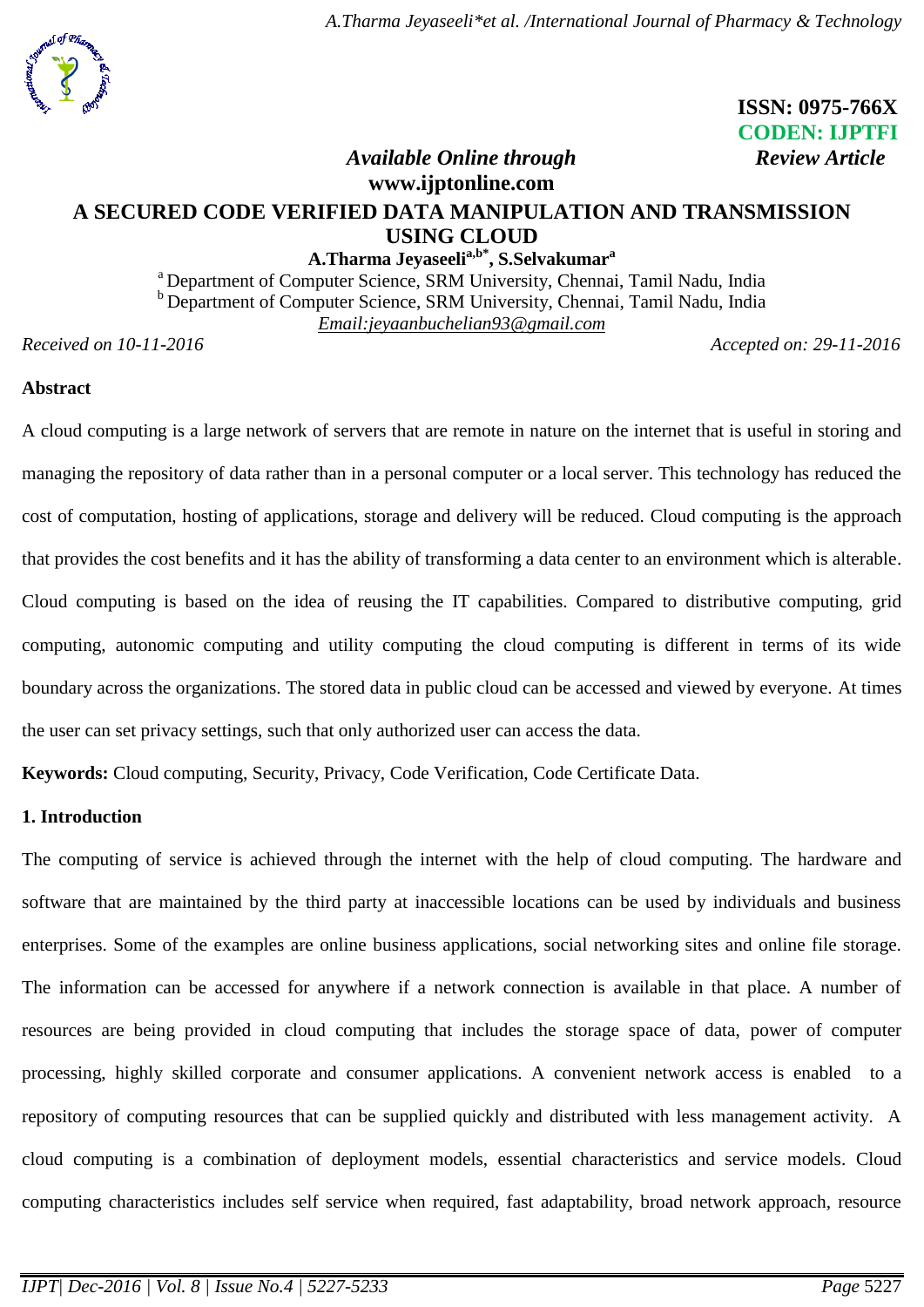*A.Tharma Jeyaseeli\*et al. /International Journal of Pharmacy & Technology* pooling. Required self service means that the customers can demand and bewield their own resources. Broad network approach allows services to be proposed over the internet and networks that are private. Pooled resources means that customers withdraw from a repository of computing resources, mostly in distant data centers. Services can be either larger or smaller; and the use of a service is noted and customers are charged based on that. Cloud Computing is operating, set up or arranging and using the applications online. Online data repository, applications and infrastructure are provided here. The Cloud Computing makes a business application a grouped one and free or movable. The **Public Cloud** is where the systems and services are easily accessed by the public. Public cloud is less secured because of its transparency, e.g., e-mail. The **Private Cloud** is where the systems and services are accessed within an organization. It is highly secured because of its private nature. The **Community Cloud** is where the systems and services are accessed by group of organizations. The **Hybrid Cloud** is a combination of public and private cloud. The difficult activities are performed using private cloud where as the easy activities are performed using public cloud.

## **2. Related Work**

In [1] the author states that more users store their data and application on the cloud because of the tremendous development in Cloud computing. Cloud security problems are the major reasons for the developments made in cloud computing. Certain characteristics are being maintained by the cloud computing and they includes virtualization, multi-user, scalability and so on. As a result of these new characteristics the traditional security technology cannot make the cloud a safe one. Therefore, most of the research is based on the cloud computing security. In order for the problem to be solved in data security in cloud computing a fully homomorphism encryption algorithm has been introduced, a new data security solution is proposed for the insecurity of the cloud computing and the concepts of this application is then built. This new security solution is useful in the retrieval and processing of the encrypted data and leads the broad to be an applicable one, the security of the transmitted data and the storage. In [2] the author states that the increased usage of cloud computing applications everywhere enhances the advent of cloud computing platform for users, the data exchange between the users, data storage and transmission as a security threat, a cloud computing security are the problems to be solved. In this paper, the state of encryption technology provides a solution for cloud computing data security for safe data transmission and security. In [3] the author describes that this paper establishes the relation between network coding and cloud storage. Secure cloud storage is a recent study whereas secure network coding is there for more than ten years. It shows how the construction of a secure cloud storage protocol with any random secure network coding protocol. This suggests an effective way of construction of different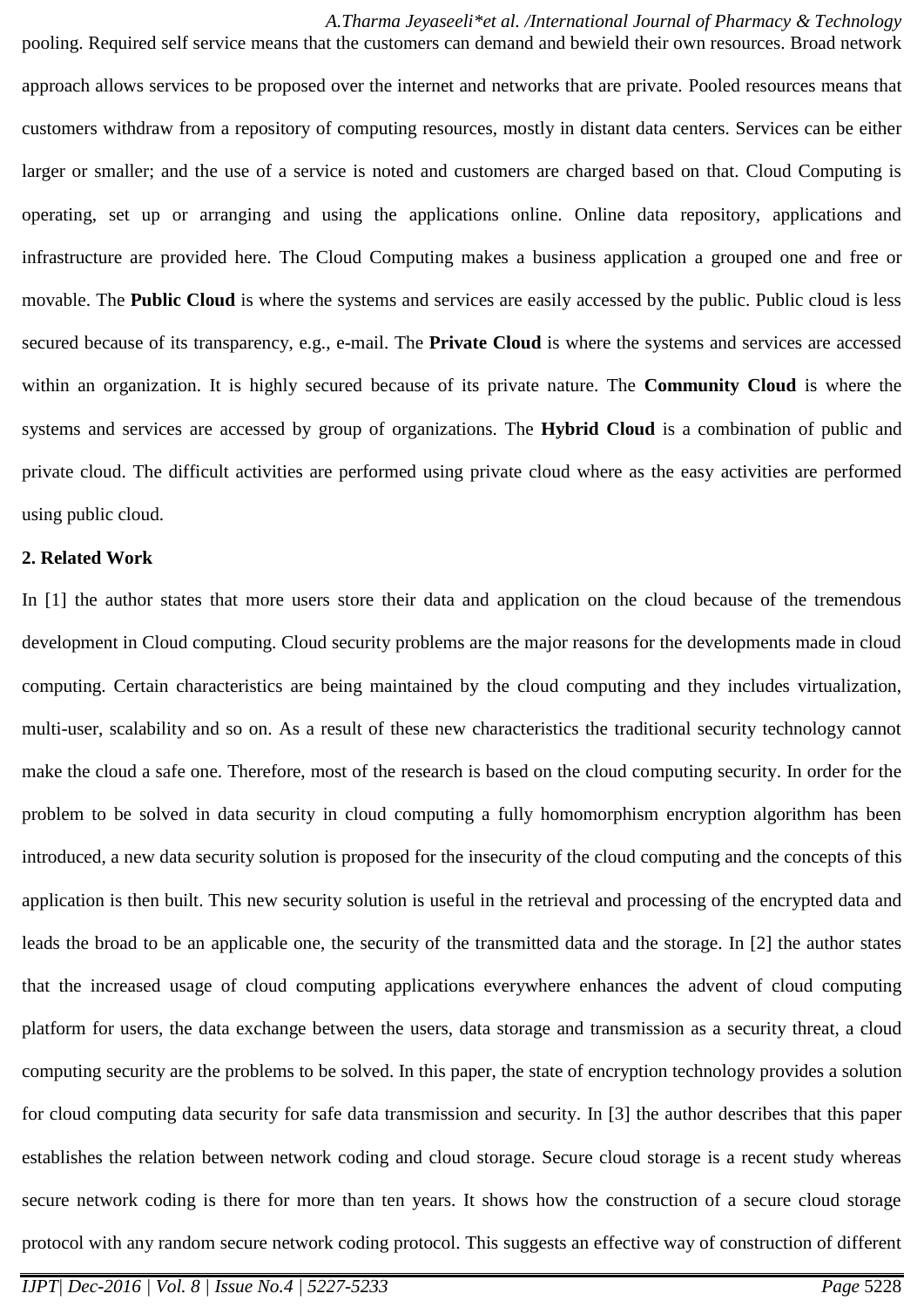*A.Tharma Jeyaseeli\*et al. /International Journal of Pharmacy & Technology* secure cloud storage protocols. It also denotes that it is secured highly using a definition which takes the real world uses of the cloud storage. The general construction proposes a secure cloud storage protocol with the help of recent secure network coding protocol. This protocol is a publicly verifiable and secured cloud storage protocol , whereas the previous work is not publicly verifiable and also security argument is only argued heuristically here(random oracle model). This also enhances the third-party public auditing, which has a growing attention nowadays.

#### **3. Problem Description**

Cloud computing has a vast number of challenges in different places which made it an emerging technology. Some of them are described as follows.

*Security and privacy***:** Security and privacy is considered as one of the biggest challenge in cloud computing. It is mostly used in preserving the privacy of the users and providing security. This is achieved by using the encryption techniques and secured hardware and applications.

*Portability:* The portability is also a challenge that deals with the movement of data from one cloud service provider to the other. A vendor lock-in should not occur at any case. But still it is unachievable because of the service providers who use different languages.

*Interoperability:* This challenge is about the working of an application from one platform in another platform. It is achieved with the help of web services but they are complicated.

*Computing performance:* For the delivery of an intensive application in a cloud usually a high bandwidth is needed and in case of avoiding that a low bandwidth is used but this does not reaches the expected computation level.

*Reliability and availability:* It is necessary for a service to be reliable and available i.e. it must be available to all users who are authorized.

*Authentication:* Nowadays one of the major threats to security is the authentication of unauthorized users. In order to avoid that the users are asked for some details and if the given detail matches with the already existing details then they are provided with authentication.

#### **4. System Model**

*Authenticity and Selfhood Management* is done with the help of the cloud services where the users are allowed to easily access or use their data and they can also share it with the public if they wish. Authorized users are identified with the help of identity management process.

*Accounting and Controlling of Access* describes about the easy access of data and services i.e. it must be flexible so that it is easy to obtain all the requirements of the users.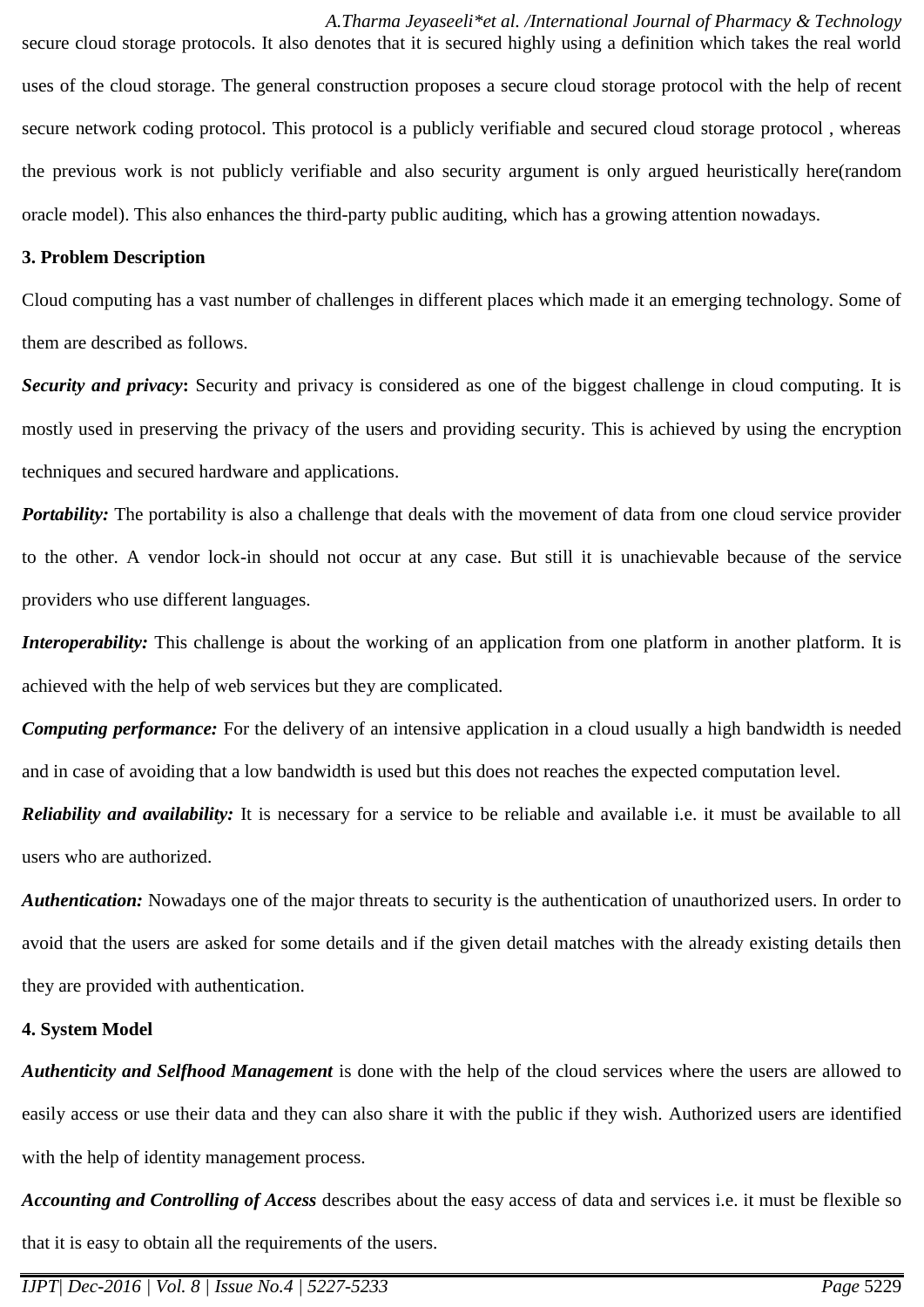*A.Tharma Jeyaseeli\*et al. /International Journal of Pharmacy & Technology Security management* deals with the security provided in a service. This plays a vital role in a private environment where the user's private data are maintained in a highly secured way.

*Data safety and security* is where the data is protected and safeguarded and is kept in the data repository in a highly secured manner i.e. the privacy of the user is maintained here.

*Data Manipulation or consumption* is the process of using the data provided in the cloud. The user when needed can upload or download any files from the cloud using the secret code. The files include audio, video files, images, documents, etc.

#### **4.1. System Architecture:**

A number of techniques are used for the safe transmission of data from a public cloud to a private cloud. One of the effective methods is the code certificate generation where a code is generated for security purpose.

*Generation of a passcode i.e. a code certificate:* Code Certificate is much unsimilar from a digital certificate. A 'p' number of hexa-decimal random numbers of size 'q' are used to create a code certificate. It is generated randomly by grouping method.

#### *Database Index:*

When a data or message is to be transmitted the code binds with it when it is encrypted and is also removed when decrypted at the receiver end. Database Index is used for maintaining those code certificates along with its sequence according to the index.

## *Data Dispatching:*

Once the validation is over the message is sent to the private cloud. Before the delivery of the message to the user the code certificates are removed from the message from public cloud.

## *Adding and Removal of code certificate:*

The addition and removal of codes from the message is the concept of this component. Codes are added to the message according to the sequence keys that are generated. The code certificate is removed depending on the sequence of the code index available in the output messages that are sent from the public cloud. In order to tighten the security digital signatures are used.

## *Data Remission:*

Data Remission includes the sending and receiving of data and it acts as a bridge between the public and the private cloud. Communication is done with the help of this module between the service providers. It establishes connection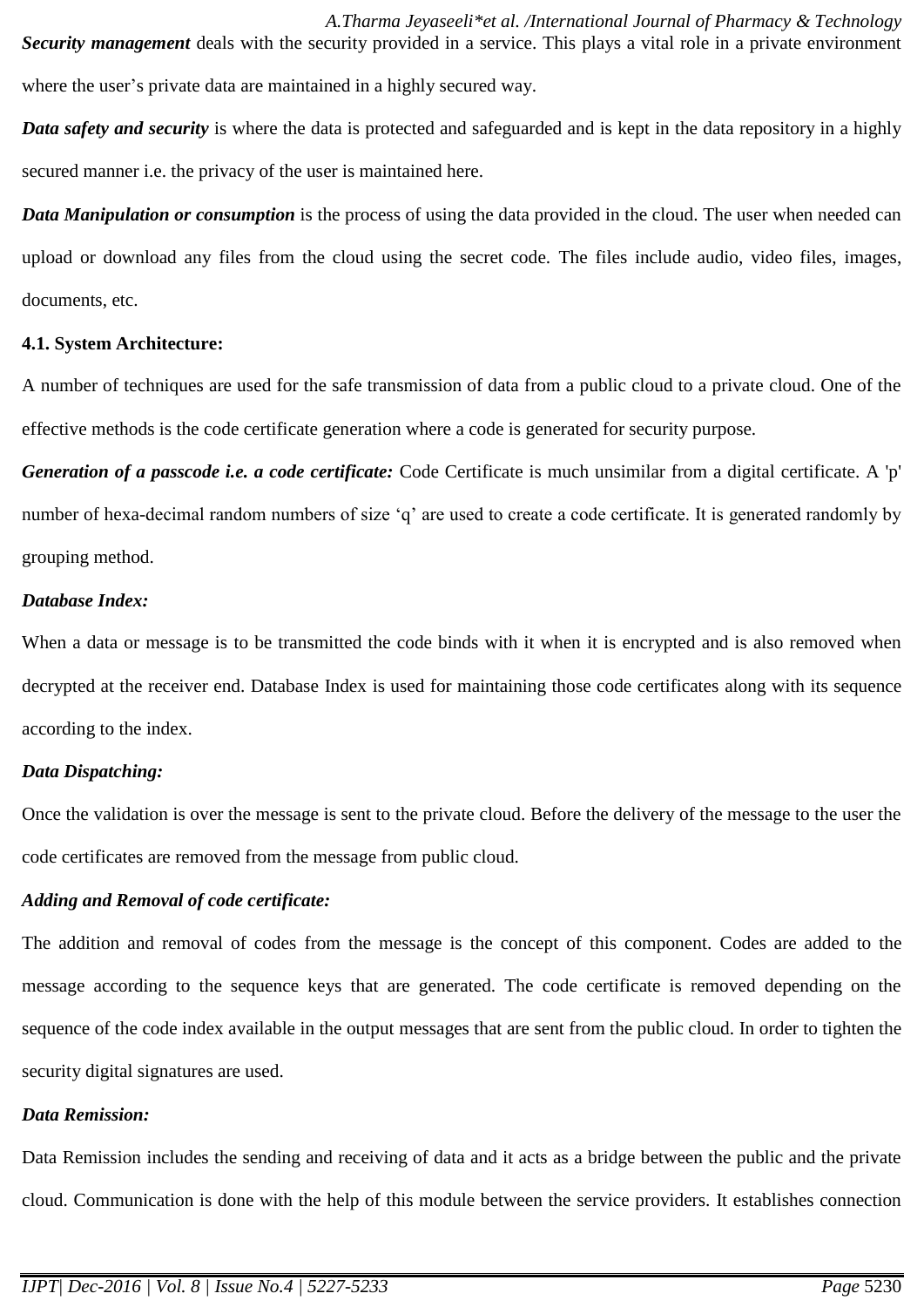*A.Tharma Jeyaseeli\*et al. /International Journal of Pharmacy & Technology* between the private and public cloud. The transmission of data becomes an effective one with the help of the code certificates.

## *Data Manipulation/Consumption:*

Data manipulation or consumption is a component where the user obtains a secured environment (i.e.) the private data are secured and maintained confidentially and the user can anytime download or upload data in a secured way.



#### **5. Conclusion**

The safeguarded transmission of data which may be a document or an image or an audio file or a video file is done effectively with the help of the code certificates. Similarly the user can consume the data available to the user and the user can manipulate it with the help of authentication process. Only authenticated users who are provided with a particular detail which includes user name and password are allowed for the consumption or usage of data. A normal user can view only the page whereas an authenticated user can move forward with the help of authentication process and can use the data. The users have the options for viewing the data using it and downloading it when needed .This consumption of data is achieved only after the code verification process either.

#### **6. References**

- 1. Eystein Mathisen (2011) "Security challenges & solutions in cloud computing" 5th IEEE International Conference on Digital Ecosystems and Technologies (IEEE DEST), Daejeon, Korea.
- 2. Gurudatt Kulkarni & Jayant Gambhir, Tejswini Patil, Amruta Dongare (2012) "A security aspect in cloud computing" 3rd IEEE International Conference on Software Engineering and Service Science (ICSESS).
- 3. Cong Wang, Qian Wang, and Kui Ren AND Wenjing Lou Ensuring Data Storage Security in Cloud Computing
- 4. A. Juels and J. Burton S. Kaliski, "PORs: Proofs of Retrievability for Large Files, " *Proc. of CCS '07*, pp. 584- 597, 2007.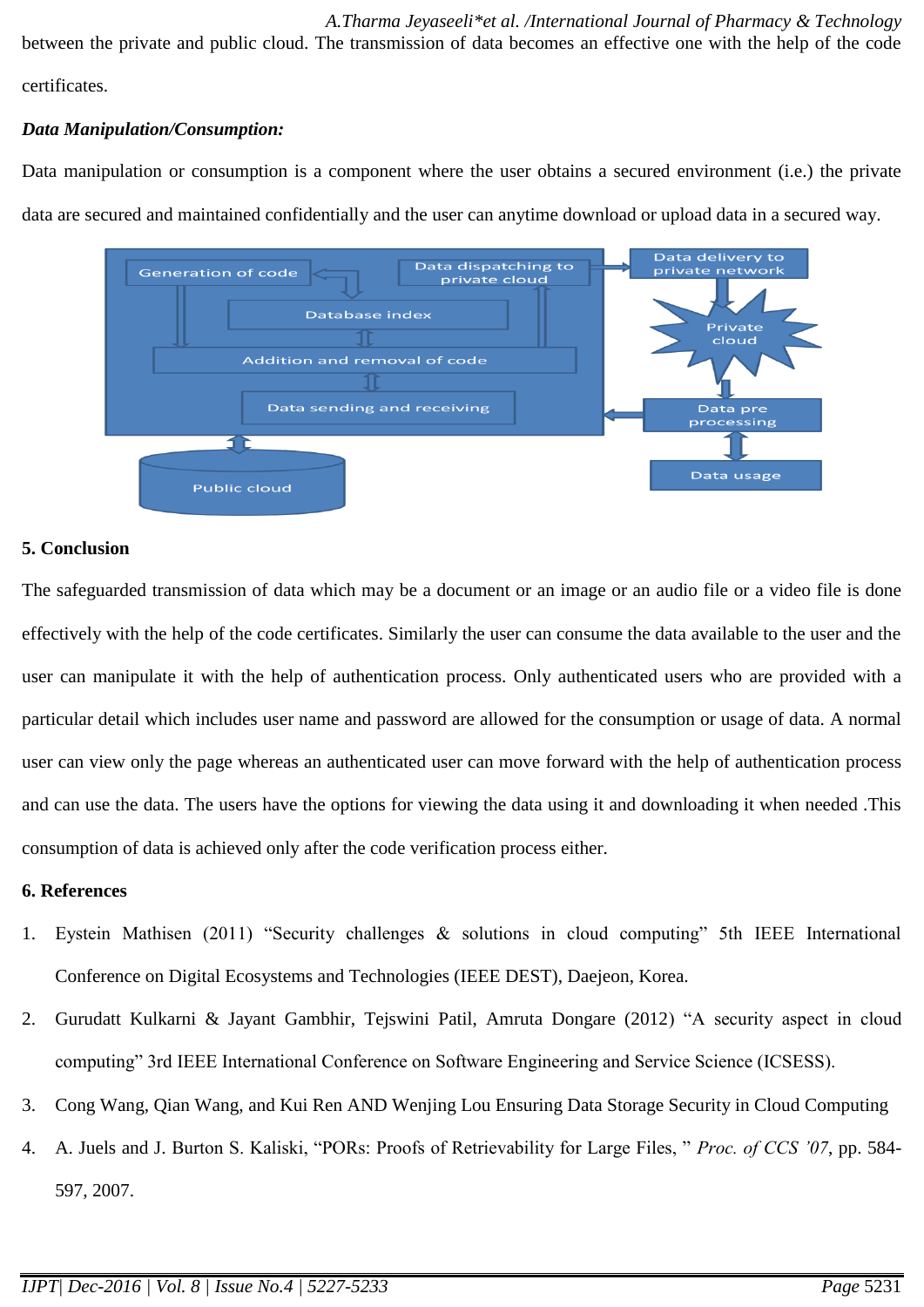- *A.Tharma Jeyaseeli\*et al. /International Journal of Pharmacy & Technology* 5. G. Ateniese, R. Burns, R. Curtmola, J. Herring, L. Kissner, Z. Peterson, and D. Song, "Provable Data Possession at Untrusted Stores, " *Proc. Of CCS '07*, pp. 598-609, 2007.
- 6. G. Ateniese, R. D. Pietro, L. V. Mancini, and G. Tsudik, "Scalable and Efficient Provable Data Possession, " *Proc. of SecureComm '08*, pp. 1-10, 2008.
- 7. Varadharajan. V & Tupakula. U, "Security as a Service Model for Cloud Environment", IEEE Transactions on Network and Service Management, Vol. 11, No. 1, pp. 60-75, 2014.
- 8. C. Wang, S.S.M. Chow, Q. Wang, K. Ren & W. Lou, "Privacy-Preserving Public Auditing for Secure Cloud Storage", IEEE Transactions on Computers, Vol. 62, No. 2, pp. 362-375, 2013.
- 9. A. Juels and J. Burton, S. Kaliski, "PORs: Proofs of Retrievability for Large Files, " Proc. ACM Conf. Computer and Comm. Security (CCS "07), pp. 584-597, 2007.
- 10. M.A. Shah, R. Swaminathan, and M. Baker, "Privacy-Preserving Audit and Extraction of Digital Contents, " Cryptology ePrint Archive, Report 2008/186, 2008.
- 11. R. Curtmola, O. Khan, R. Burns, and G. Ateniese, "MR-PDP: Multiple-Replica Provable Data Possession, " *Proc. of ICDCS '08*, pp. 411-420, 2008.
- 12. Cong Wang, Sherman S.-M. Chow, Qian Wang, Kui Ren, Wenjing Lou, Privacy-Preserving Public Auditing for Secure Cloud Storage,
- 13. Arockiam Lawrence, Amalraj Irudayasamy, Enhanced Algorithm for Data Privacy Preservation using Data Anonymization with Low Information Loss in Public cloud, International Journal of Intelligent Computing Research (IJICR), Volume 5, Issues 3/4, Sep/Dec 2014.
- 14. N. Cao, S. Yu, Z. Yang, W. Lou, and Y.T. Hou, "LT Codes-Based Secure and Reliable Cloud Storage Service, " Proc. IEEE INFOCOM, 2012.
- 15. B. Wang, B. Li, and H. Li, "Certificateless Public Auditing for Data Integrity in the Cloud, " Proc. IEEE Conf. Comm. and Network Security (CNS"13), pp. 276-284, 2013.
- 16. B. Chen, R. Curtmola, G. Ateniese, and R. Burns, "Remote Data Checking for Network Coding-Based Distributed Storage Systems, " Proc. ACM Workshop Cloud Computing Security Workshop (CCSW"10), pp. 31-42, 2010.
- 17. C. Wang, S.S. Chow, Q. Wang, K. Ren, and W. Lou, "Privacy-Preserving Public Auditing for Secure Cloud Storage, " IEEE Trans. Computers, vol. 62, no. 2, pp. 362-375, Feb. 2013.